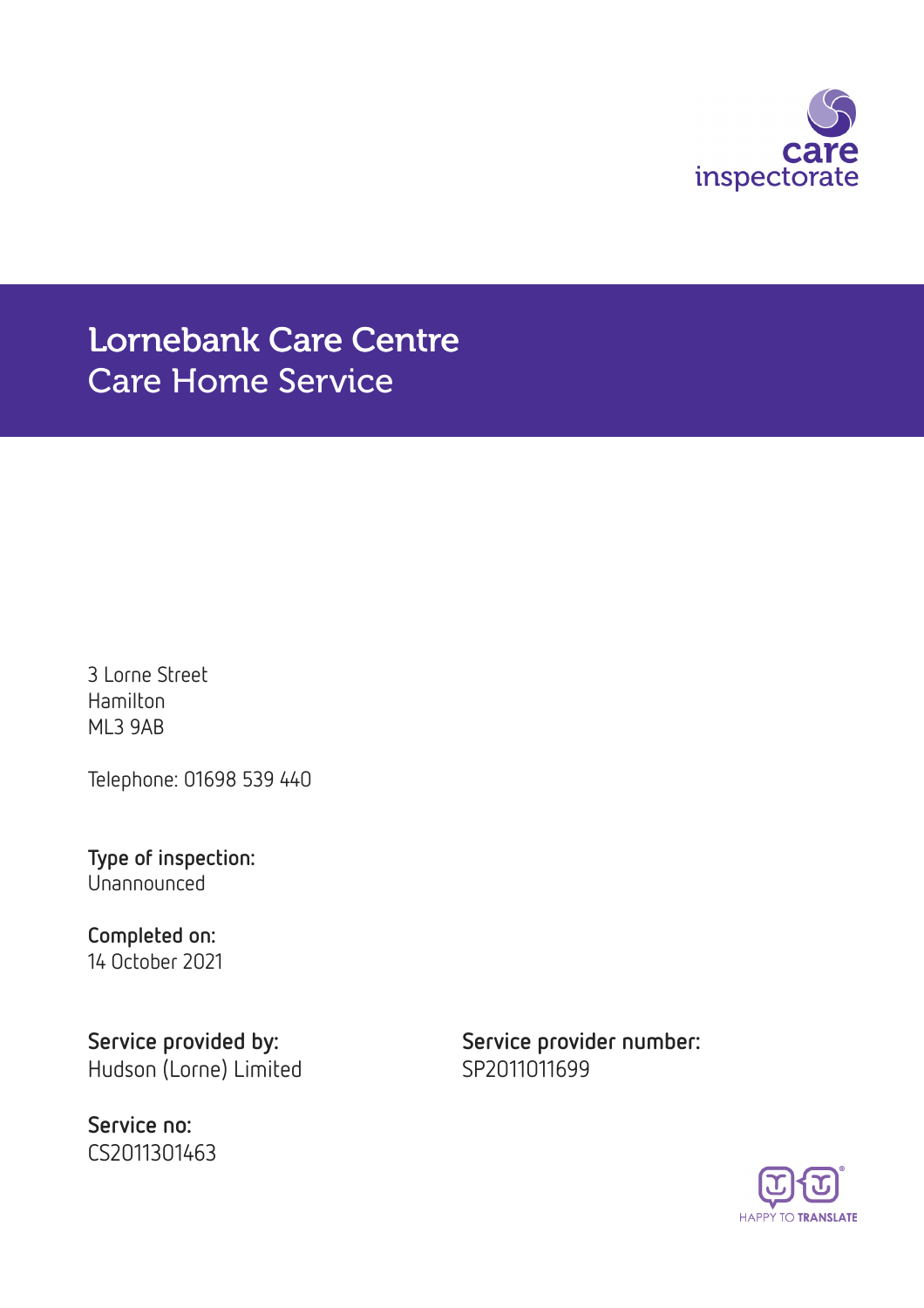### About the service

Lornebank Care Centre is a care home registered to provide care and support to a maximum of 74 older people some of whom may have dementia. Inclusive in the maximum number are up to 10 places for older adults aged 50 years and above with conditions aligned to old age. The provider is Hudson (Lorne) Limited.

At the time of the inspection there were 59 people living in the service.

The home is situated in the town of Hamilton and is close to local amenities and local transport links.

The objectives of the service are 'to provide a high standard of individualised care to all its service users who will live in a clean, safe environment and be treated with care, dignity, respect and sensitivity to meet the individual needs and the abilities of the service user. The care service is delivered flexibly, attentively and in a non-discriminatory fashion with respect and independence, privacy and the right to make informed choices and to take risks."

This was a focused follow-up inspection, to evaluate how the service had addressed three requirements which were made on 27 August 2021, as a result of an upheld complaint investigation.

### What people told us

We did not speak with people using the service or any relatives or carers during this inspection

# What the service has done to meet any requirements we made at or since the last inspection

## Requirements

### Requirement 1

In order to support good outcomes for people experiencing care, the service must ensure risk assessments are reviewed and recorded immediately when infections are diagnosed.

### This requirement was made on 27 August 2021.

#### Action taken on previous requirement

We were shown an infection software package the service had introduced recently which is used for recording information in people's support plans. From the records sampled, we were satisfied appropriate actions had been taken and recorded when a resident had been identified with a suspected or confirmed infection.

Although we found good progress, the manager should ensure improvements continue to be monitored and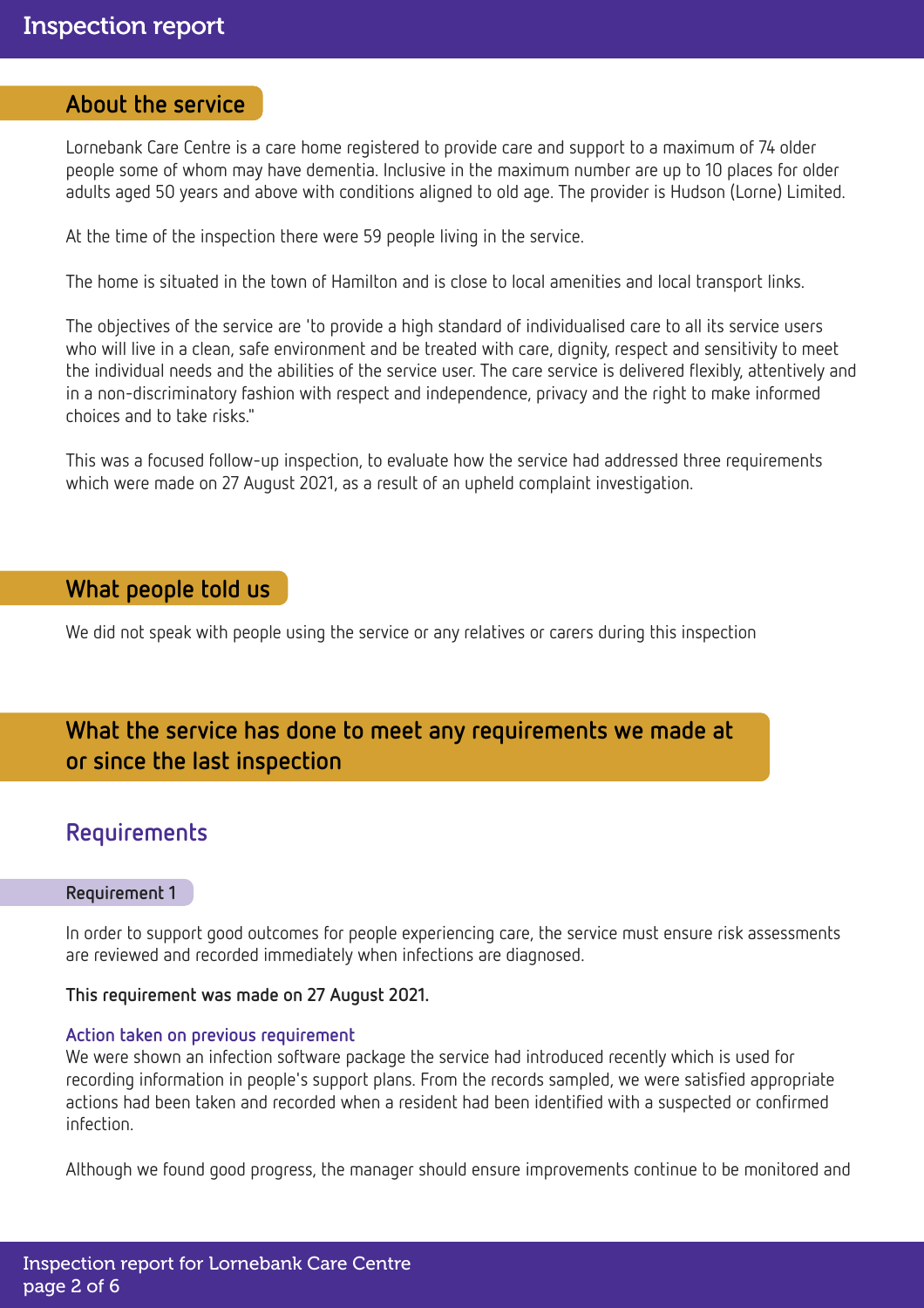audited to ensure appropriate actions are taken when people experiencing care are suspected or confirmed as having an infection.

### Met - within timescales

#### Requirement 2

In order to support good outcomes for people experiencing care, the registered manager must review the skills and knowledge of all staff in relation to recognising the signs and symptoms of Sepsis. The registered manager must submit evidence to the Care Inspectorate that he has reviewed the skills and knowledge of all staff in relation to recognising the signs and symptoms of Sepsis. In submitting this evidence, he must provide assurance that staff are competent in this.

#### This requirement was made on 27 August 2021.

#### Action taken on previous requirement

We viewed records of the skills and knowledge audit completed by senior carers and nurses. Information about Sepsis had been shared with staff and we were informed training had been scheduled, however as a result of a Covid-19 outbreak, the training had to be rescheduled. We viewed evidence which confirmed staff had been able to identify potential signs and symptoms of Sepsis and we were reassured by records analysed. We have encouraged the manager to continue to develop this area and to obtain easy read resources to promote further learning.

### Met - within timescales

#### Requirement 3

In order to support good outcomes for people experiencing care, the service provider must ensure all concerns and/or complaints are recorded, fully investigated with accurate records of all follow up actions taken.

#### This requirement was made on 27 August 2021.

### Action taken on previous requirement

We were satisfied from our information gathering that systems had improved to ensure that complaints recording systems were now in place. We viewed one complaint record and records of the follow up action taken. We were satisfied the appropriate actions had been taken.

Due to the timescales of the requirement, and the one record available, the manager was informed records will be considered during their next inspection.

#### Met - within timescales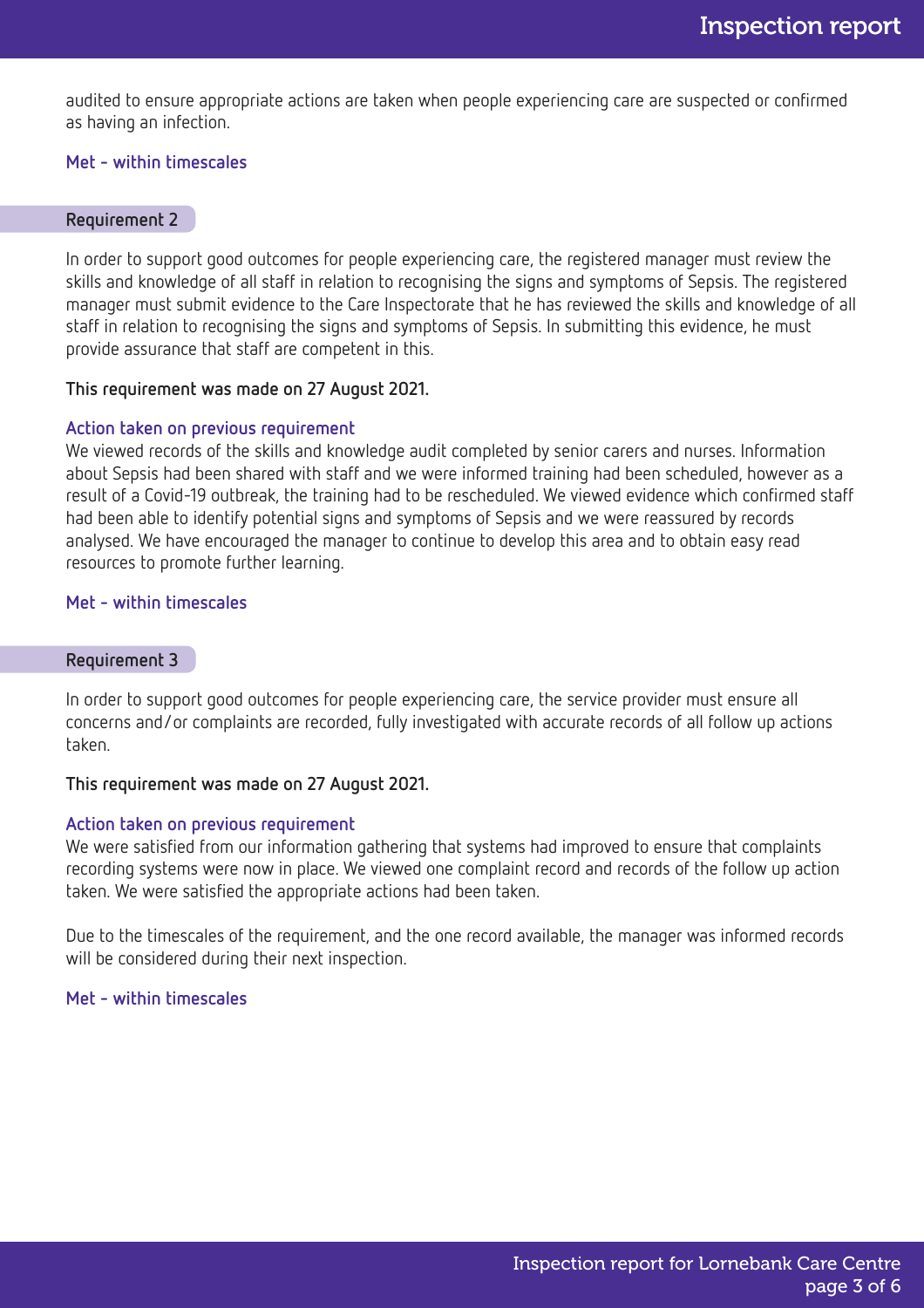# What the service has done to meet any areas for improvement we made at or since the last inspection

# Areas for improvement

### Previous area for improvement 1

The service should review their current falls policy to ensure it contains clear guidance for staff to follow in accordance with reporting notifiable events to the Health and Safety Executive.

### This area for improvement was made on 27 August 2021.

### Action taken since then

Not assessed during this inspection.

### Previous area for improvement 2

In order to ensure good outcomes for people experiencing care, the manager should ensure that there are effective communication systems in place to involve people and their representatives in decisions about their care and support and keep them up to date with any changes to their health and wellbeing.

### This area for improvement was made on 14 April 2021.

### Action taken since then

Not assessed during this inspection.

### Previous area for improvement 3

In order to ensure good outcomes for people experiencing care, the manager should risk assess the impact of the current visiting restrictions for people and the impact of this on their individual communication and socialisation needs. Personal plans should include how their needs will be met and communication agreements with their family

### This area for improvement was made on 14 April 2021.

# Action taken since then

Not assessed during this inspection.

### Previous area for improvement 4

The service provider should ensure that people and staff have access to meal options, including special diets ahead of meals being served.

### This area for improvement was made on 14 April 2021.

### Action taken since then

Not assessed during this inspection.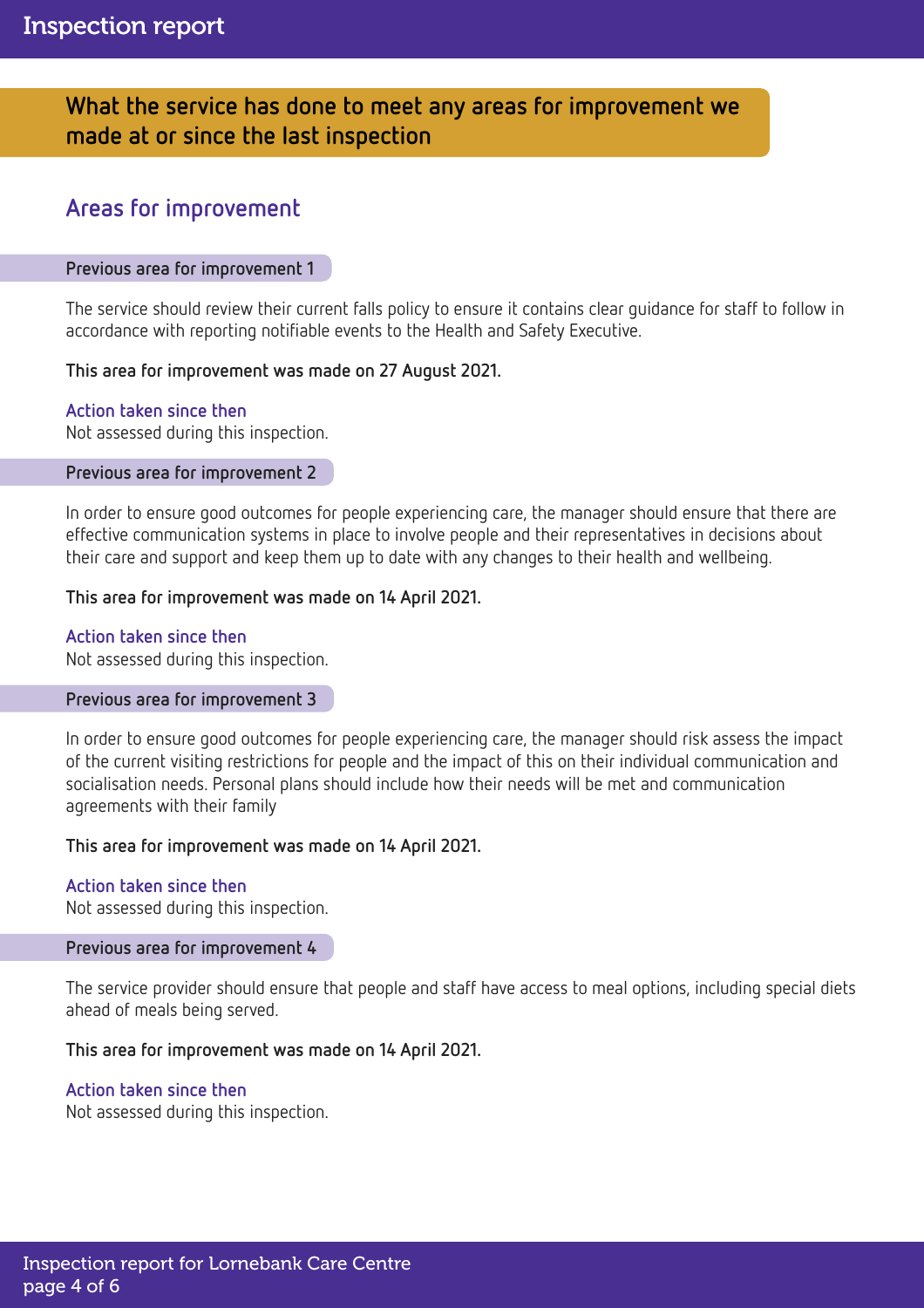#### Previous area for improvement 5

The service provider should have systems and processes in place to monitor standards of maintenance and staff practice to ensure the care home environment is clean, and the risk of infection is minimised.

### This area for improvement was made on 14 April 2021.

### Action taken since then

Not assessed during this inspection

### Previous area for improvement 6

The service provider should review the staffing arrangements of individual units to take account of the additional demands during the pandemic, including considering people who are self-isolating and how people's social needs are met where there are restrictions in groups coming together.

#### This area for improvement was made on 14 April 2021.

Action taken since then Not assessed during this inspection

#### Previous area for improvement 7

The provider should ensure that there is a consistency of staff working within set areas of the home to provide continuity of care to those living there.

#### This area for improvement was made on 14 April 2021.

### Action taken since then

Not assessed during this inspection

#### Previous area for improvement 8

The service should consider how the keyworker role can be developed to ensure that all residents have opportunities to spend time with their named worker on a regular basis.

#### This area for improvement was made on 14 April 2021.

### Action taken since then

Not assessed during this inspection

### **Complaints**

There have been no complaints upheld since the last inspection. Details of any older upheld complaints are published at www.careinspectorate.com.